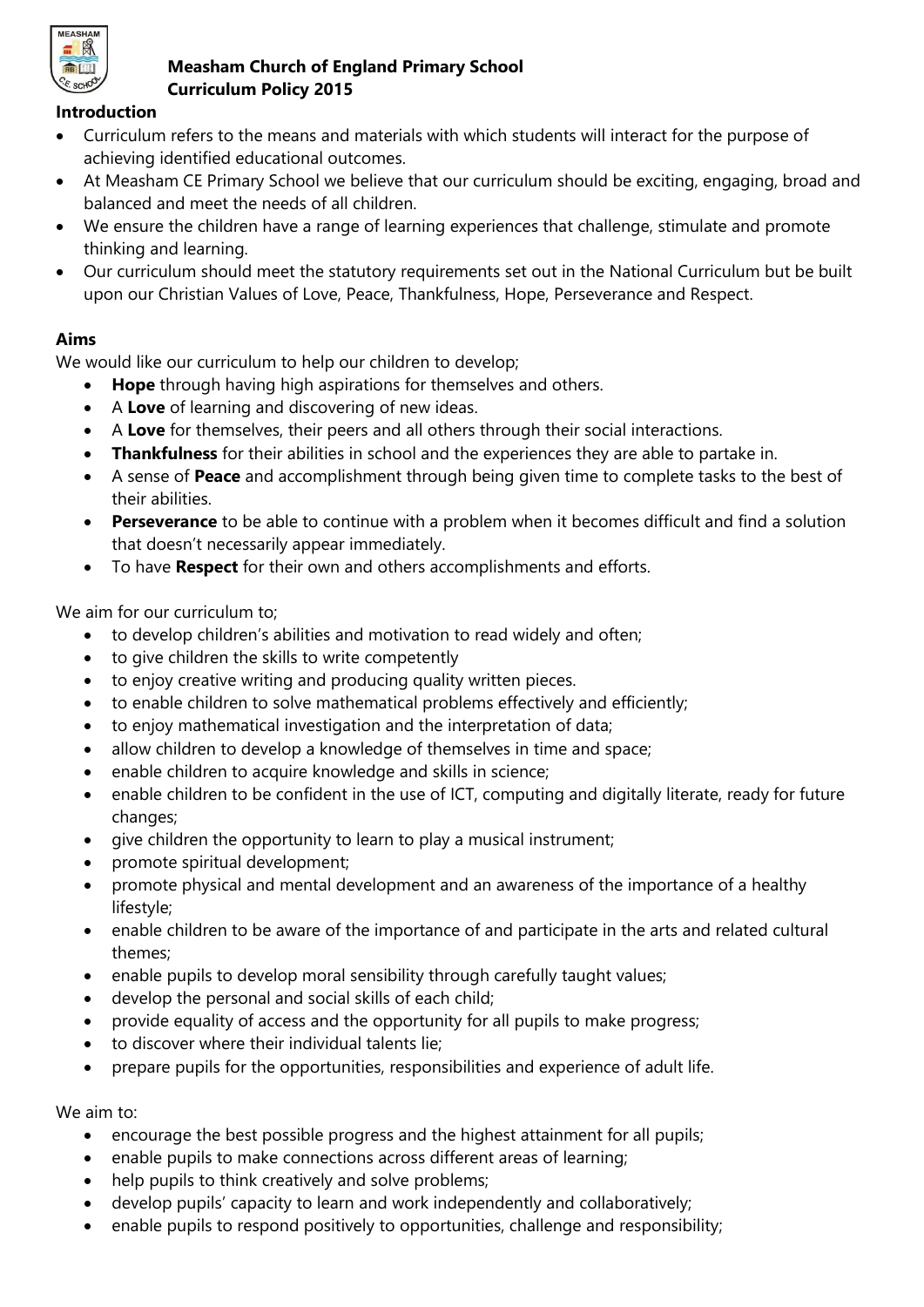

#### **Measham Church of England Primary School Curriculum Policy 2015**

### **Planning**

Teachers plan the coverage of the subject area in Long term planning, using the EYFS Framework and the Chris Quigly Essentials curriculum as the basis for coverage in four key groups within the school; EYFS, Key Stage 1, Lower Key Stage 2 and Upper Key Stage 2. They then refine these ideas in a more specified medium term plan, giving detail to how the given learning objectives will be demonstrated in topic based work. Teachers will then use their own short term planning templates to ensure they are achieving the coverage required, have differentiated learning opportunities for all children in the group and ensure there is opportunity for children to demonstrate the expected outcomes at the different depths of understanding. (Basic, Advancing and Deep)

## **The role of the Subject Leader**

A confident and enthusiastic subject leader is essential for a subject to be championed in school. We aim for our subject leaders to move their subjects forward by supporting colleagues in their delivery, assessment and application of the subject area. Subject leaders are held to the following expectations;

- Ensure that there is as up to date policy and scheme.
- Ensure that outline planning for subject is updated as necessary.
- Monitor and evaluate planning as required to ensure that subject is being taught effectively.
- Monitor and evaluate progress by regular contact with colleagues.
- Monitoring progress through pupil discussion.
- Ensuring that a teacher assessment and record keeping system is put into place.
- Keeping up to date with curriculum developments and research.

### **Assessment**

Assessment is a vital tool for teachers to be able to help children progress. We consider carefully our use of assessment so as to be meaningful and useful in the information it provides. We also consider our use of assessment with children so they embraces successes and see errors as opportunities rather than failure. We aim to develop hope, respect, perseverance, thankfulness, peace and love in our use of assessment in school.

Children will be assessed;

- On entry using the Early Excellence **EYFS Baseline** from September 2015.
- In the EYFS with ongoing TA (Teacher Assessment) judgments throughout the Year against the EYFS and Development Matters Framework.
- At the end of the EYFS against the **Early Learning Goals** through TA**.**
- Throughout Key Stage 1 against the CQ (Chris Quigley) Essentials Curriculum using TA.
- Through half termly internal phonics assessments to determine our pitch of phonic delivery.
- In Year 1 with the **Phonics Screening Check.**
- Through half termly test based assessments in Reading, Maths and ESPG.
- In Year 2 with **end of Key Stage 1 assessments** in Reading, Maths and ESPG.
- In Year 2 **end of Key Stage 1** Writing assessment will be assessed over time through TA and collated at the end of the year for moderation.
- Throughout Key Stage 2 against the CQ (Chris Quigley) Essentials Curriculum using TA.
- Through an online reading assessment, giving a standardised age score for reading, twice in a year.
- Through an online spelling assessment, giving a standardised age score for spelling, twice in a year.
- Through half termly test based assessments in Reading, Maths and ESPG.
- Through ongoing assessment of independent written pieces created through creative links in topic based work.
- In Year 6 with **end of Key Stage 2 assessments** in Reading, Writing, Maths and ESPG.

Teachers assess children in subject areas against the key stage appropriate milestone (1, 2 or 3) by giving them a depth of understanding score (1-6) (B1,B2,A1,A2,D1,D2). This score will be reflected by the child's